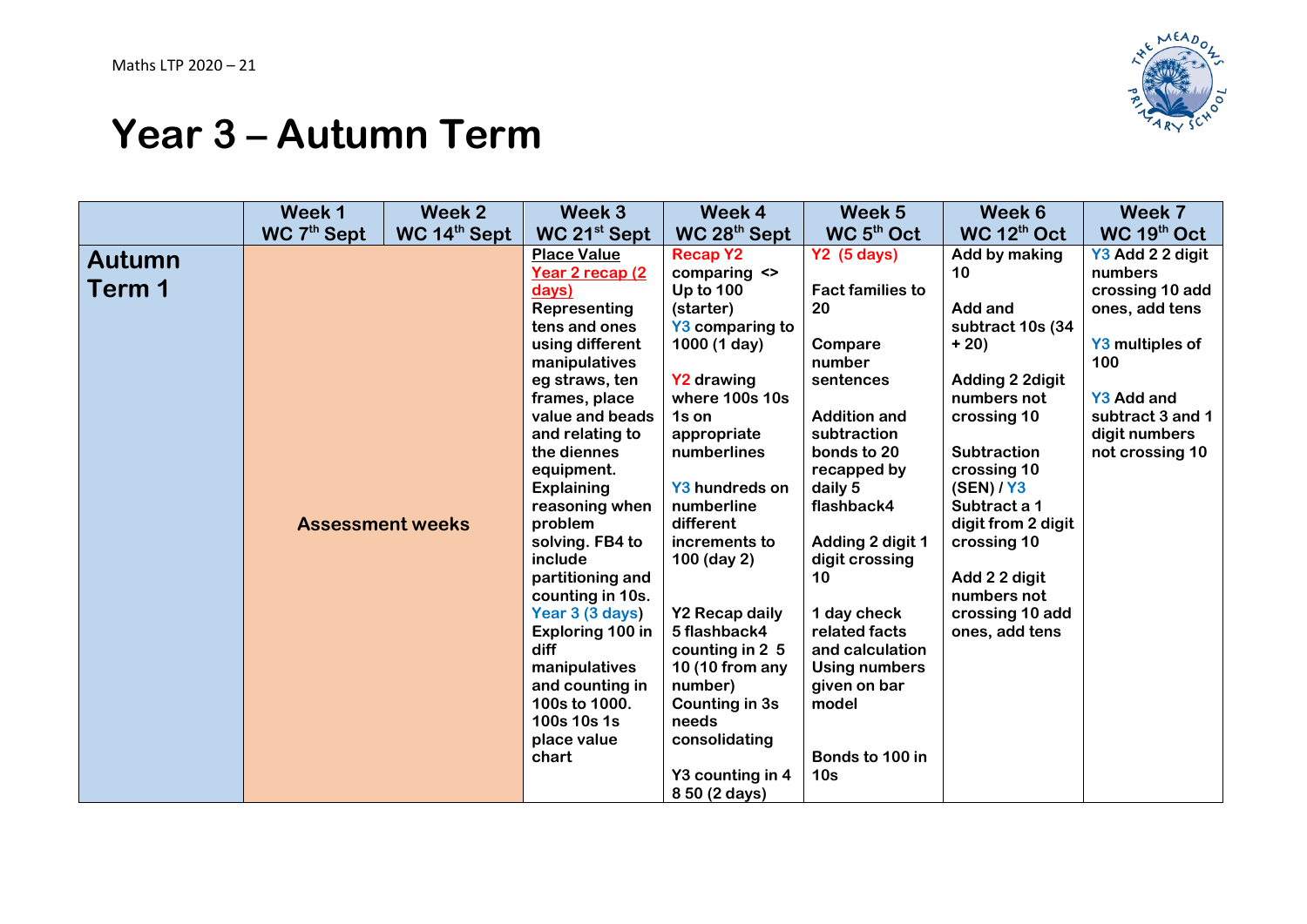

|  | Y2 Finding 10      |  | <b>LARY</b> |
|--|--------------------|--|-------------|
|  | more 10 less       |  |             |
|  | dem with           |  |             |
|  | deinnes starter    |  |             |
|  | Y <sub>3</sub>     |  |             |
|  | <b>Using place</b> |  |             |
|  | value counters     |  |             |
|  | to find 100 more   |  |             |
|  | 10 more 1 more     |  |             |

|                                | Week 1                                                                                                                                                                                                                                                                                                                                       | Week 2                                                                                                                                                                                                                                                                                                               | Week 3                                                                                                                                                                                                                                                                                                   | Week 4                                                                                                                                                                                                                                                                | Week 5                                                                                                                                                                                                                                                                                                            | Week 6                                                                                                                                                                    | Week 7                                                                                                                                                                                          |
|--------------------------------|----------------------------------------------------------------------------------------------------------------------------------------------------------------------------------------------------------------------------------------------------------------------------------------------------------------------------------------------|----------------------------------------------------------------------------------------------------------------------------------------------------------------------------------------------------------------------------------------------------------------------------------------------------------------------|----------------------------------------------------------------------------------------------------------------------------------------------------------------------------------------------------------------------------------------------------------------------------------------------------------|-----------------------------------------------------------------------------------------------------------------------------------------------------------------------------------------------------------------------------------------------------------------------|-------------------------------------------------------------------------------------------------------------------------------------------------------------------------------------------------------------------------------------------------------------------------------------------------------------------|---------------------------------------------------------------------------------------------------------------------------------------------------------------------------|-------------------------------------------------------------------------------------------------------------------------------------------------------------------------------------------------|
| <b>Autumn</b><br><b>Term 2</b> | WC 2 <sup>nd</sup> Nov<br>Y3 Add and<br>subtract 3 and 1<br>digit numbers<br>not crossing 10<br>Add and<br>subtract 3 and 1<br>digit numbers<br>not crossing 10<br>Y3 Subtract a 1<br>digit from a 3<br>digit crossing<br>10<br>Y3 Add and<br>subtract 3 digit<br>and 2 digit<br>numbers not<br>crossing 100<br>Y3 add 3 digt<br>and 2 digit | WC 9 <sup>th</sup> Nov<br>Y3 Subtract a 2<br>digit number<br>from a 3 digit<br>number<br>crossing 100<br>Y3 Add and<br>subtract 100s<br>Y3 Add and<br>subtract 1000s<br>Spot the pattern<br>make it explicit<br>with addition<br>and subtraction<br>Add two 2-digit<br>numbers<br>crossing 10<br>(add 1s add<br>10s) | WC 16 <sup>th</sup> Nov<br>(Y2)<br>Draw and make<br>2D shapes<br>Lines of<br>symmetry<br>Sort 2D shapes<br>Make patterns<br>with 2D shapes<br>Begin to<br>Recognise 3D<br>shapes<br>(rest of Y2<br>objectives on 3-<br>D shapes to be<br>met in Spring<br>term when<br>shape is usually<br>taught to Y3) | WC 23 <sup>rd</sup> Nov<br>(Y3)<br>Subtract a 2<br>digit number<br>from a 2 digit<br>number<br>crossing 10<br>Add and<br>subtract a 2<br>digit and 3 digit<br>number not<br>crossing 10 or<br>100<br>Add a 2-digit<br>and a 3-dgit<br>number<br>crossing 10 or<br>100 | WC 30 <sup>th</sup> Nov<br>(Y3)<br>Subtract a 2-<br>digit number<br>from a 3 digit<br>number<br>crossing 10 or<br>100<br>Add 2 3 digit<br>numbers but<br>not crossing 10<br>or 100<br>Add 2 3-digit<br>numbers<br>crossing 10 100<br>Subtract a 3<br>digit number<br>from a 3 digit<br>number with no<br>exchange | WC 7 <sup>th</sup> Dec<br>Subtract a 3<br>digit number<br>from a 3 digit<br>number with<br>exchange<br><b>Estimate</b><br>answers to<br>calculate<br><b>Check answers</b> | WC 14 <sup>th</sup> Dec<br><b>Y2</b><br>Recognise<br>coins and notes<br>FB4<br>Count money<br>(pence)<br>Count money<br>pounds (notes<br>and coins)<br>Select money<br>Make the same<br>amounts |